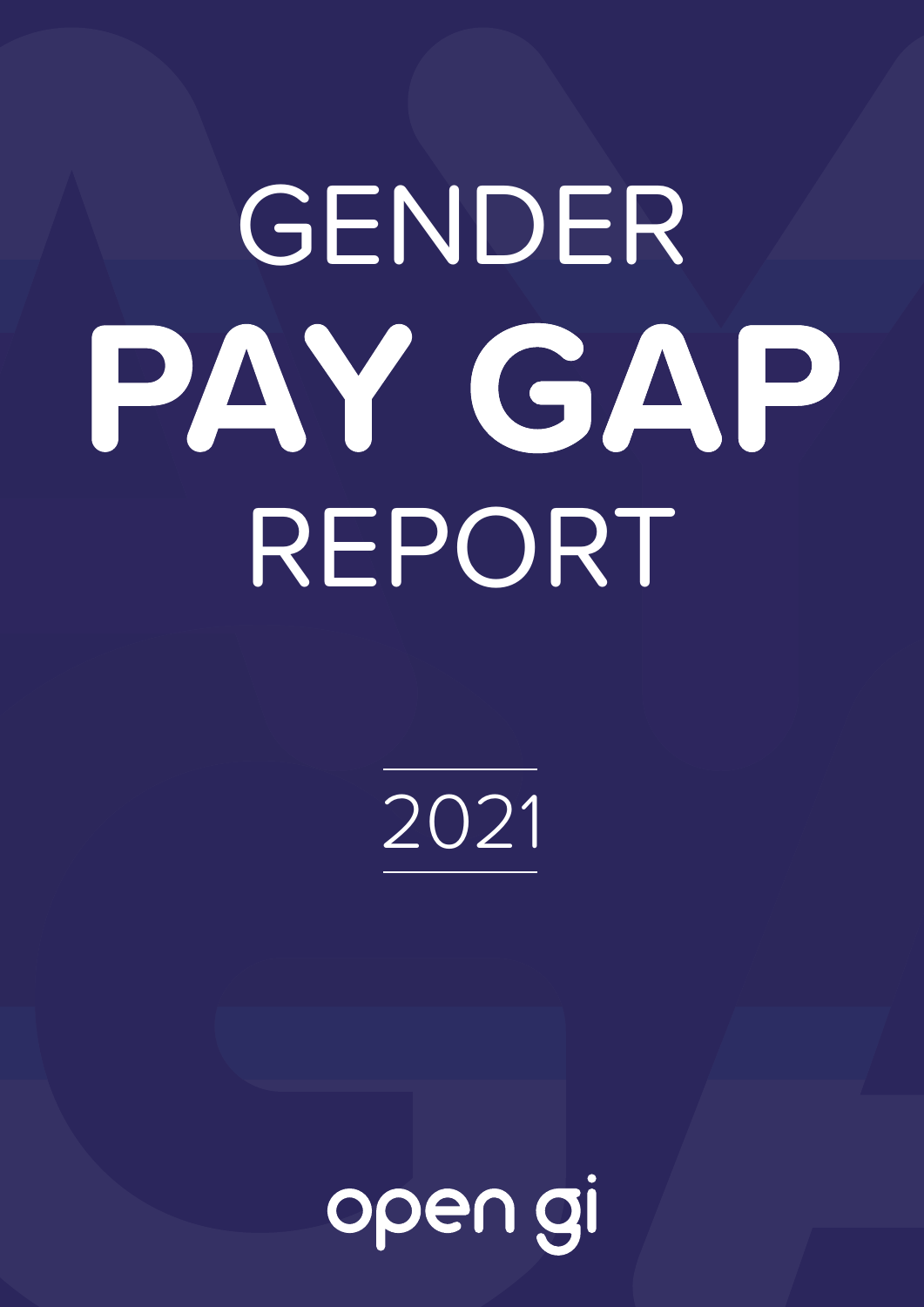# GENDER PAY GAP REPORT



| <b>Introduction</b>                  |  |
|--------------------------------------|--|
| <b>Our Gender Pay Gap Statistics</b> |  |
| Understanding the Gap                |  |
| <b>Our Action Plan</b>               |  |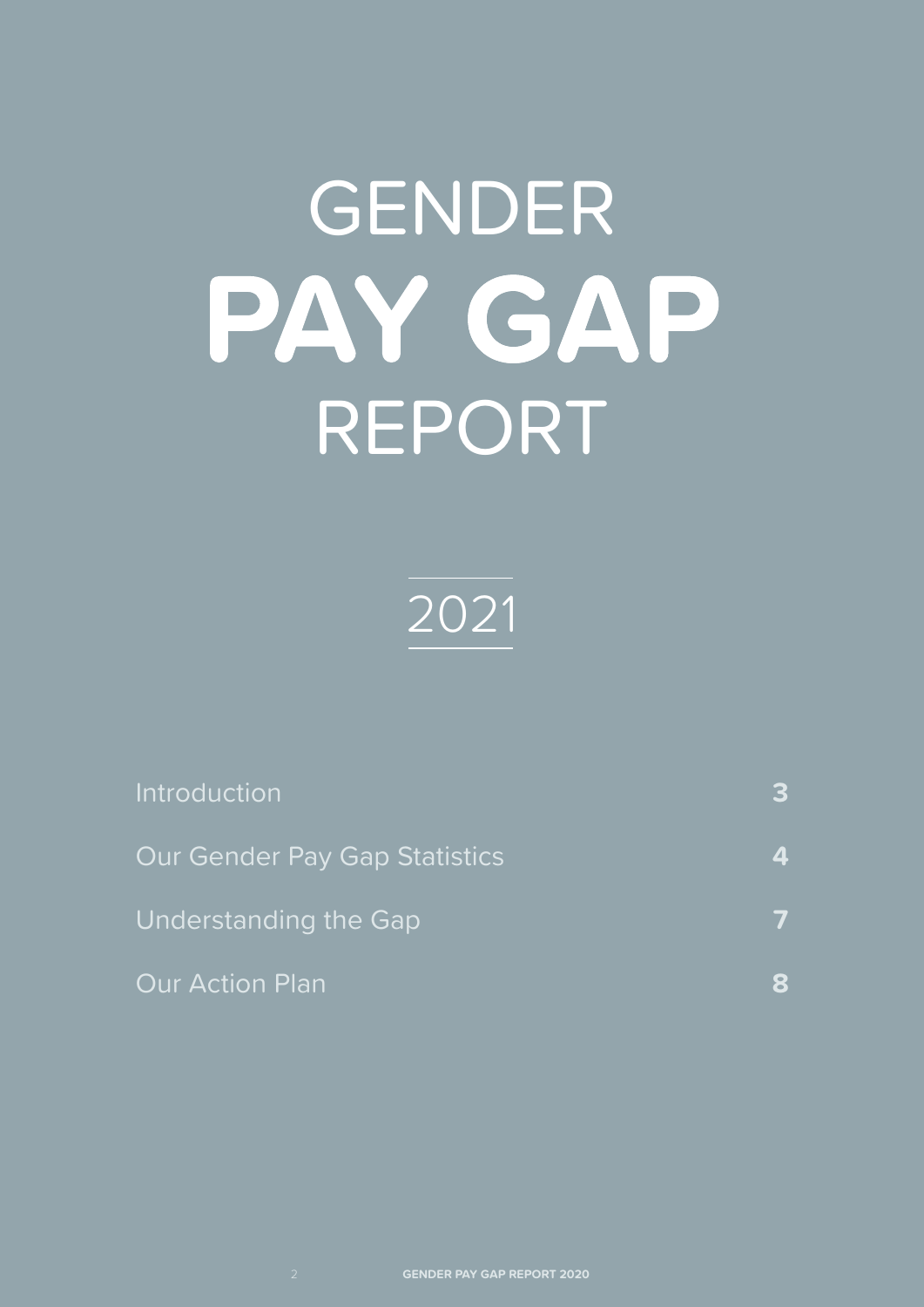### <span id="page-2-0"></span>**Introduction**

At Open GI, we want all our employees to feel engaged, valued and respected for who they are and the skills and attributes they bring to the work they do at Open GI. We believe that diverse ideas and viewpoints drive innovation, help us all grow and allow us to deliver excellence in customer service.

We firmly believe that compensation should be based on what employees do, and not based on a characteristic such as their gender. It goes without saying, whilst report is focused on gender pay, Open GI's approach to fairness and equality and how it treats its people extends far beyond gender equality.

#### **About the Gender Pay Gap Statistics**

Open GI fully supports the Government's legislation which requires employers with more than 250 employees to publish their gender pay gap. We remain committed to building a more transparent culture of gender equality and our data has been prepared in line with the *Equality Act 2010 (Gender Pay Information) Regulations 2017 and the Equality Act 2010 (specific Duties and Public Authorities) Regulations 2017.* 

The snapshot data for salaries is 5 April 2021 and the period used for calculating the bonus pay gap is 6 April 2020 to 5 April 2021.

This report sets out our key gender pay data, sharing information about any changes experienced between this and last year's report, as well as setting out our approach to further improve how we attract, recognise and reward talent.

**Gender Pay** is not the same as equal pay. Equal pay is about paying men and women the same salary for the same or similar roles and is a legal requirement. The gender pay gap shows the difference in the average hourly rate of pay between women and men in an organisation, expressed as a percentage of the average earnings of men.

The **Median** gender pay gap is determined by ordering the individual hourly rates of pay for all men and women from the lowest to the highest and then calculating the difference between the middle number in the range for men and the range for women.

The **Mean** gender pay gap is the difference between the average hourly rate of pay for women compared with men.

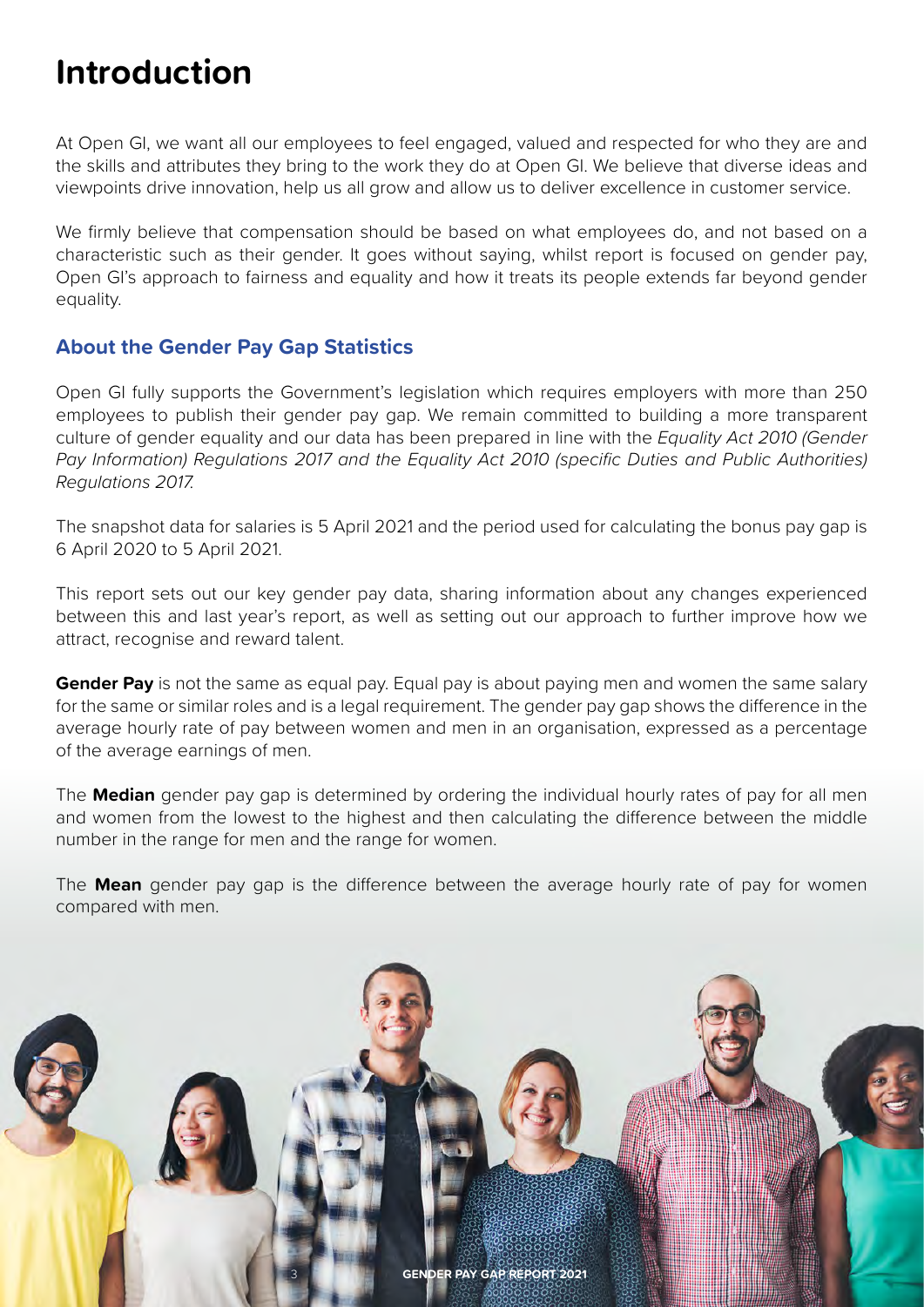# <span id="page-3-0"></span>**Our Gender Pay Gap Statistics**

As at 5 April 2021, there were 412 workers - of which 412 were categorised as "relevant employees".

Four-hundred-and-four employees were classified as "full-pay relevant employees" and were used in the reporting of hourly pay gap statistics.

The gender split for Open GI was 69% men and 31% women as at 5 April 2021.





Relevant Employees Full-pay Relevant Employees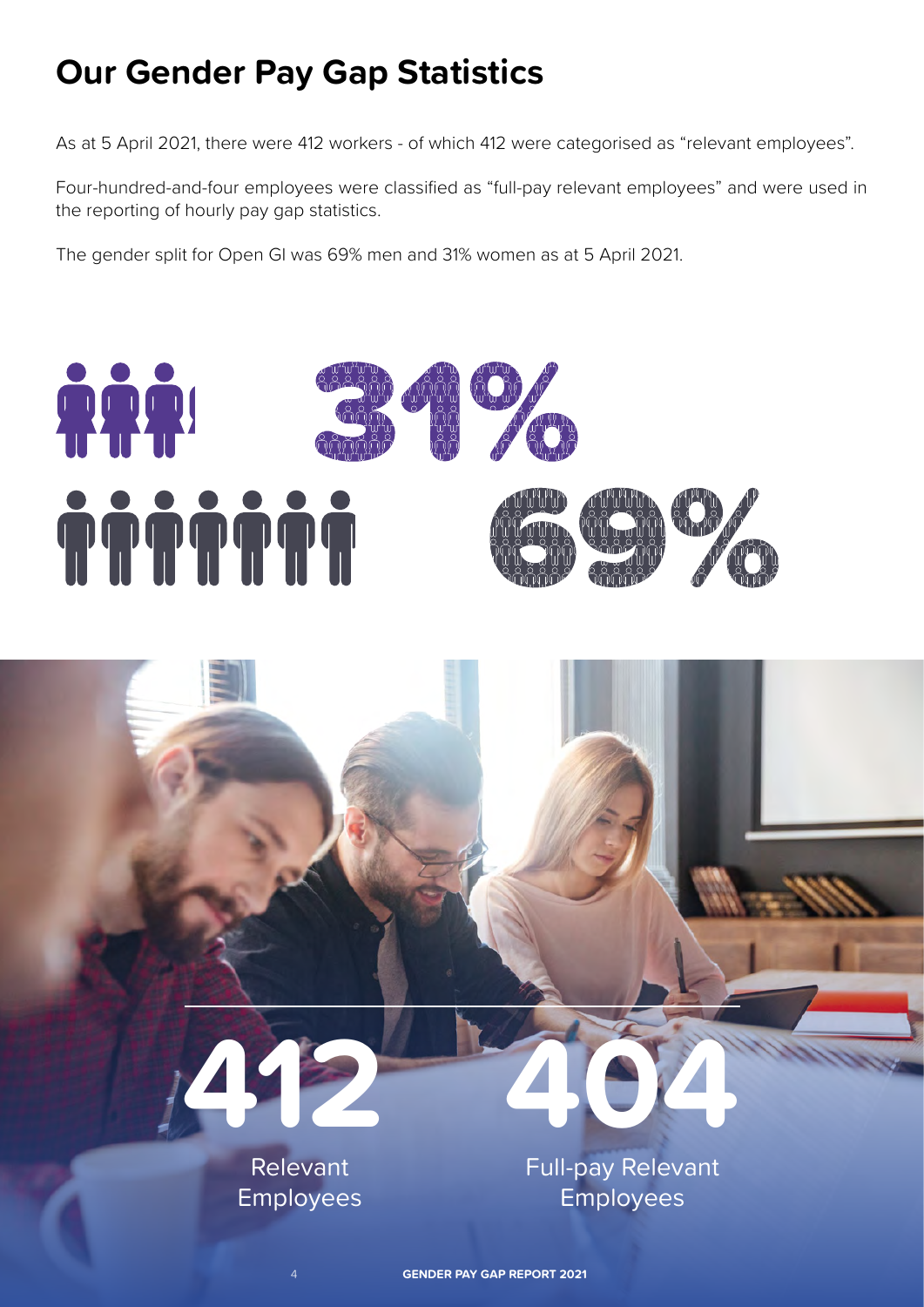<span id="page-4-0"></span>





#### **The proportion of men and women receiving a bonus payment**

The mean bonus pay gap of 35.1%, with an absolute difference of £803.08, is lower than comparable organisations in the private sector and in the Information and Communications sector. The median bonus pay gap is 0%, with an absolute difference of £0.

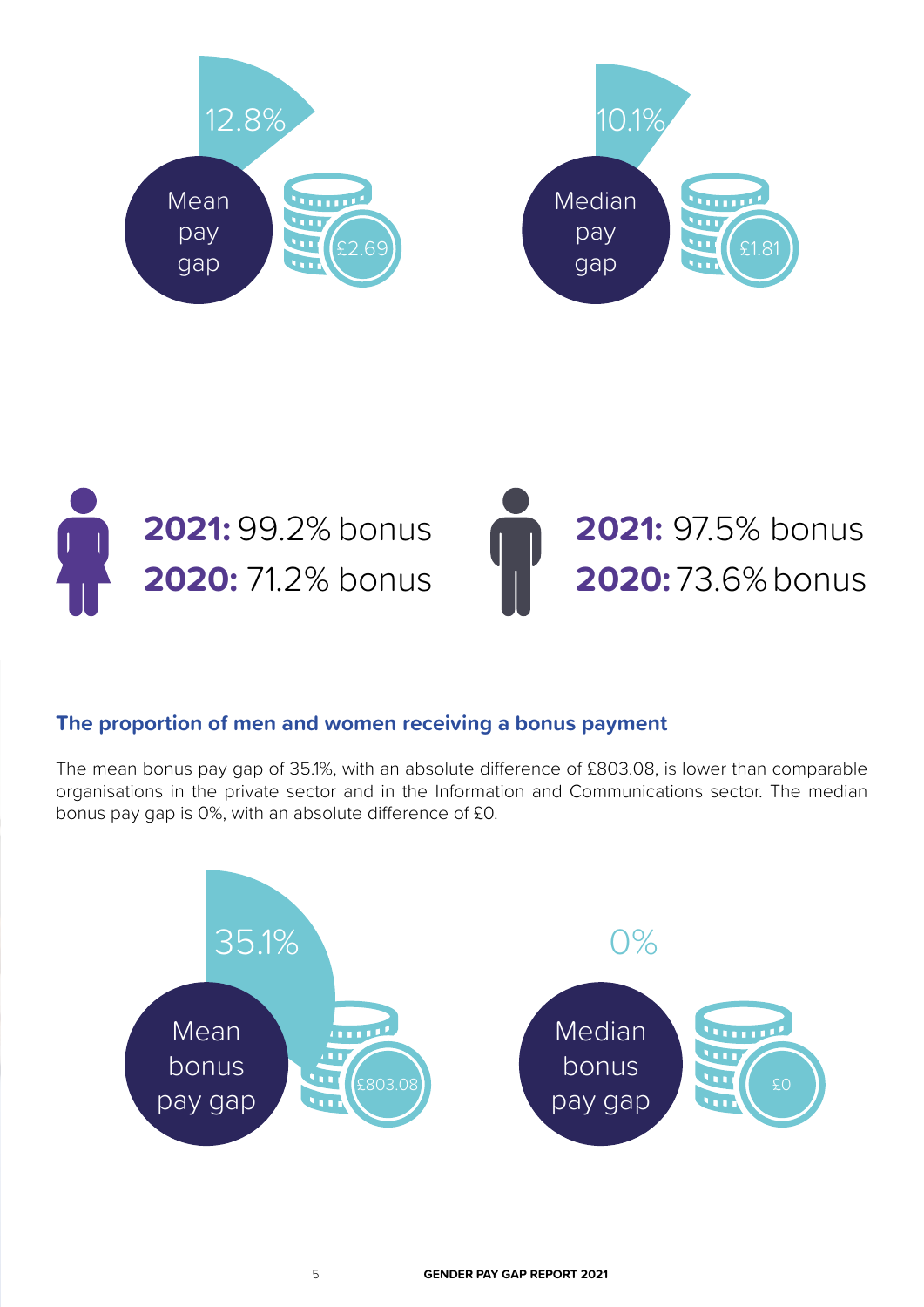#### **The proportion of men and women in each pay quartile**

(% in each band and number of employees in each band)

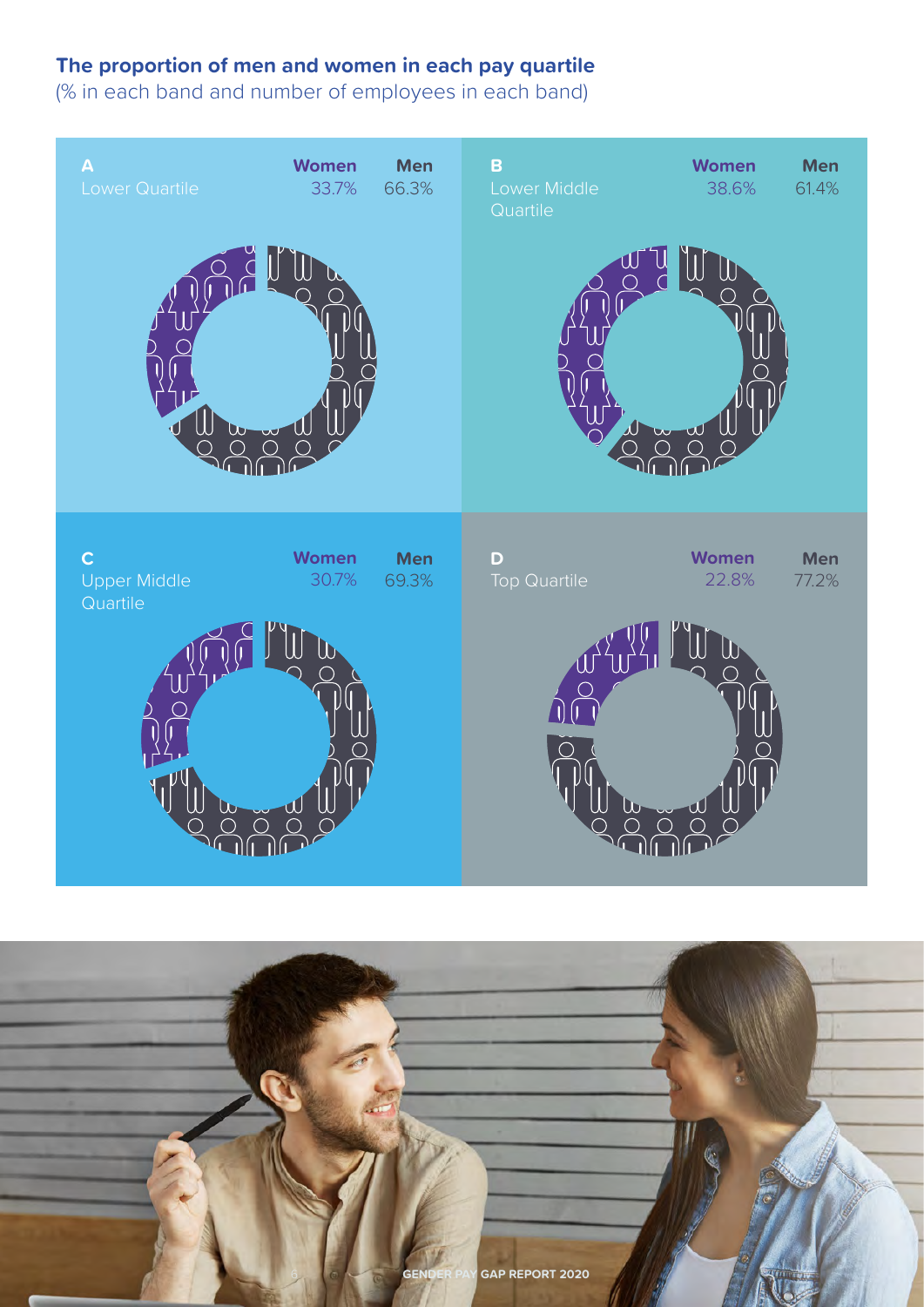### **Understanding the Gap**

We know that, typically, the Information and Communications sector employs more men than women and this also applies at Open GI. However, our mean and median pay gaps continue to remain significantly lower than other companies in our industry.

We pride ourselves on being an equal opportunities employer. Given that our sector is one which typically struggles to achieve gender equality, we celebrate the fact that we have women represented at all levels of our business. Despite this, we know that women are less well represented in our senior level roles, and we need to proactively address this.

Our gender pay gap has increased slightly by 0.9% compared to last year, moving from 11.9% to 12.8%. We can see that, compared to last year, we have a higher proportion of men in the top quartile which will have contributed to this increase.

Our gender pay gap has increased slightly by 0.9% compared to last year moving from 11.9% to 12.8%.

Due to the unprecedented situation with the Covid-19 pandemic, we saw our annual voluntary turnover of employees - people choosing to leave the business - fall significantly (from 19.7% in April 2019 to 9.8% in April 2021) in all levels of the business. This meant that we had very few leavers in the upper middle and top quartiles, where there are senior professional and senior technical roles which tend to attract less women applicants. The knock-on effect of the decrease in turnover was that we had limited opportunities to proactively change the profile of our gender representation at these levels during this time.

we are cognisant that our mean bonus data shows a gap of 35.1%, an increase of 22% compared to last year.

Despite the situation with Covid-19, we know that whilst our median pay gap remains low and smaller compared to our comparators, there is ongoing work to be done to improve this, including looking at ways to encourage more women into roles in Quartiles C and D, either through recruitment or internal promotion.

Nearly all our employees received a one-off bonus of the same value in 2020/21 in lieu of being able to physically get together to celebrate at Christmas due to the Covid-19 pandemic. This meant that our median bonus pay gap was 0%.

However, we are cognisant that our mean bonus data shows a gap of 35.1%, an increase of 22% compared to last year. We believe the reasons for this are:

We were contractually obliged to pay a very small number of exceptional one-off bonus payments as part of contractual arrangements.

Sales commission is part of bonus payments and whilst we do have a number of women in sales roles at Open GI, we do still have more men than women working in this area thus meaning the mean bonus is still more largely skewed towards men.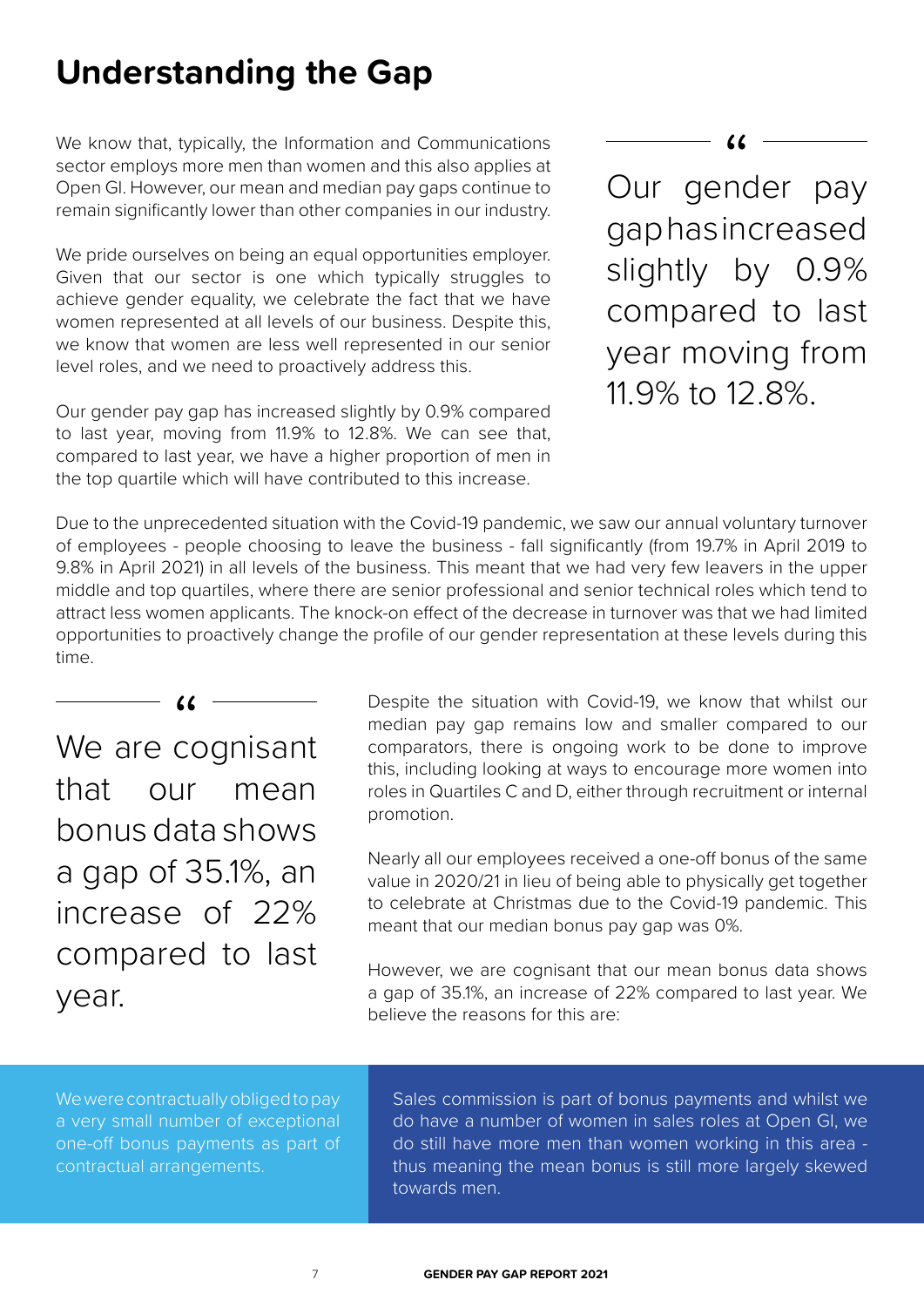# **Our Action Plan**

Open GI is committed to being an equal opportunities employer and to valuing people for their contribution, and not their gender identity or any other protected characteristic.

We have reviewed our approach to pay and reward for our employees. This was done to ensure that our aim to pay fair market value for our roles in a consistent manner is benchmarked and we are held accountable for our pay decisions against external market data. To do this, we have partnered with a recognised salary benchmark provider, levelled all of our roles and put in place a pay policy which demonstrably shows we identify fair and competitive salaries for all our roles, rather than salary levels being decided on an individual basis. We have also reviewed our discretionary bonus scheme to ensure it is robust and evidence-based, with managers rewarding individuals for exceptional performance based on agreed, stretch goals as well as the financial performance of the business. We believe that the actions we have taken with regard to how we determine pay has enabled us to minimise the risk of any detrimental pay decisions being made based on gender.

There is certainly more we can do, and we are working on a programme of initiatives to help improve equality, diversity and inclusion at Open GI. We recognise our gender pay gap is largely driven by having less women in our more senior roles and we are committed to addressing this.

Our programme of initiatives is initially focused on encouraging women to join and develop their careers with us. We want to support all our employees in balancing their home and work life and are currently reviewing our people policies to understand whether these may be a barrier to achieving more gender diversity at Open GI. This includes looking at making changes to our maternity, adoption and paternity pay policies. We hope to have changes in place in the coming months that encourage women to join us and stay with us whilst also taking the time off to grow and nurture their families if they choose to.

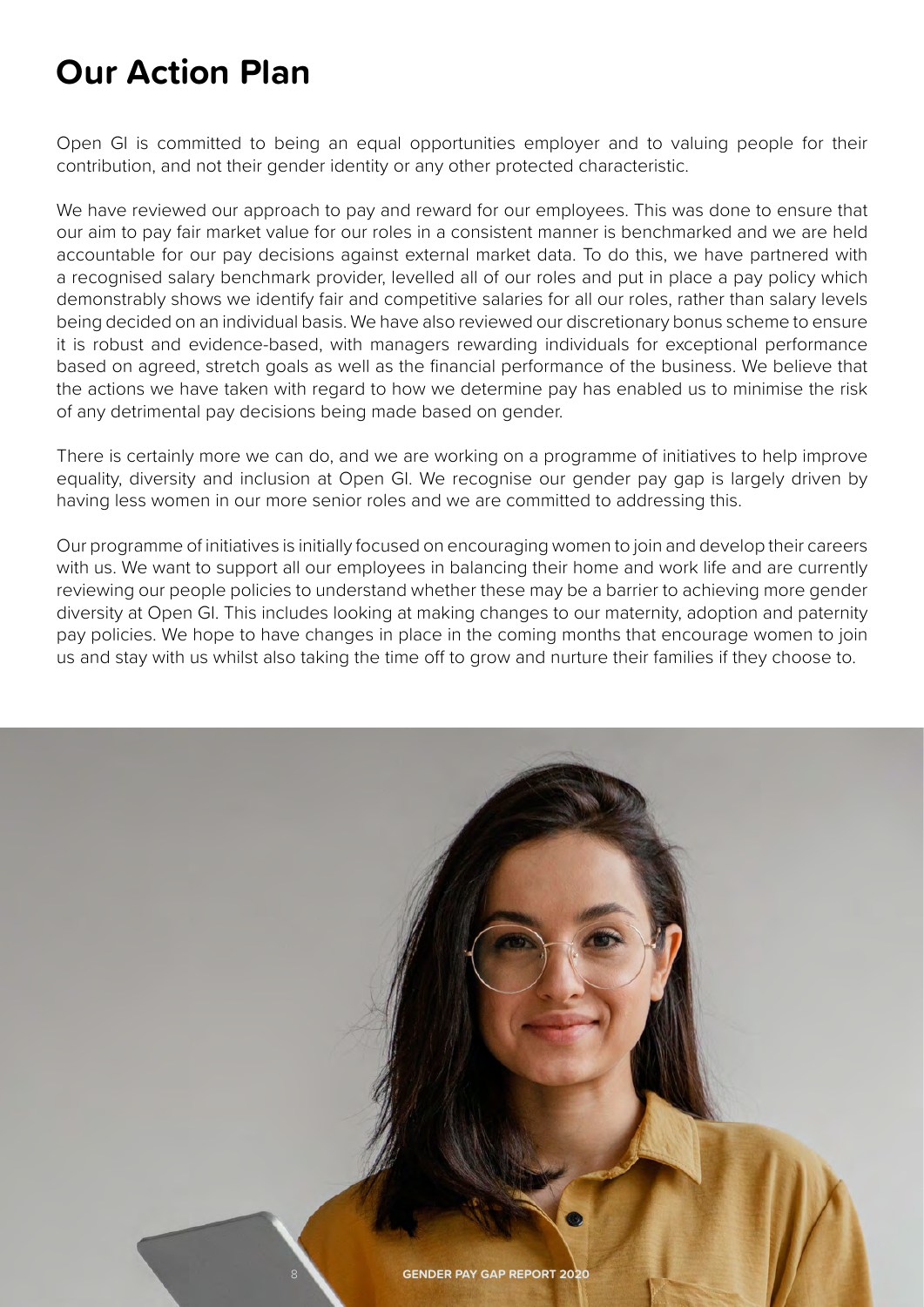<span id="page-8-0"></span>Open GI understands that now, more than ever, there is a real need to create a more flexible working environment for all our employees. We are currently trialling a flexible approach to office working called "Open Ways of Working". As part of this trial, employees come into the office based around what works best for their team and the work they do. It's vital to protect the culture of Open GI and continue to foster great relationships between - and across - teams. We know, however, that this needs to be done in a balanced way, taking into consideration the pressures of home life, which traditionally are more impactful on women than men. We are continually assessing the progress of this experiment, gathering feedback from our employees and managers - as well as ensuring we're still providing a great service to our customers.

There is much still to do but we are committed to taking action to improve to our gender pay gap.

We do recognise that women face unique challenges and come up against barriers to progression in the workplace, that extend beyond caring responsibilities. As well as looking at family policies, we are looking at other ways to break down barriers in the workplace. This includes developing awareness, training and inclusion activities around women's issues such as the menopause.

A review of our careers site, job descriptions and recruitment process is already underway. We want to create a culture of recruitment that actively encourages women to apply and the changes we are looking to implement include ensuring that women participate in our interview panels wherever possible and that we enhance our training. This will allow recruiting managers to truly understand the challenges and patterns of behaviour which may lead to us inadvertently creating barriers for talented women to join us here at Open GI.

Whilst our Gender Pay Gap is favourable in comparison to many other organisations - particularly those in the tech industry - and we remain committed to taking action to improve this. We want to provide an inclusive environment where women can thrive and be celebrated for what they bring to Open GI. We know that the Covid-19 pandemic has contributed to our challenge but, as we emerge from this, we can make many more proactive strides in closing our pay gaps and a more diverse employee base at all levels of our business.

**Simon Badley** Group CEO